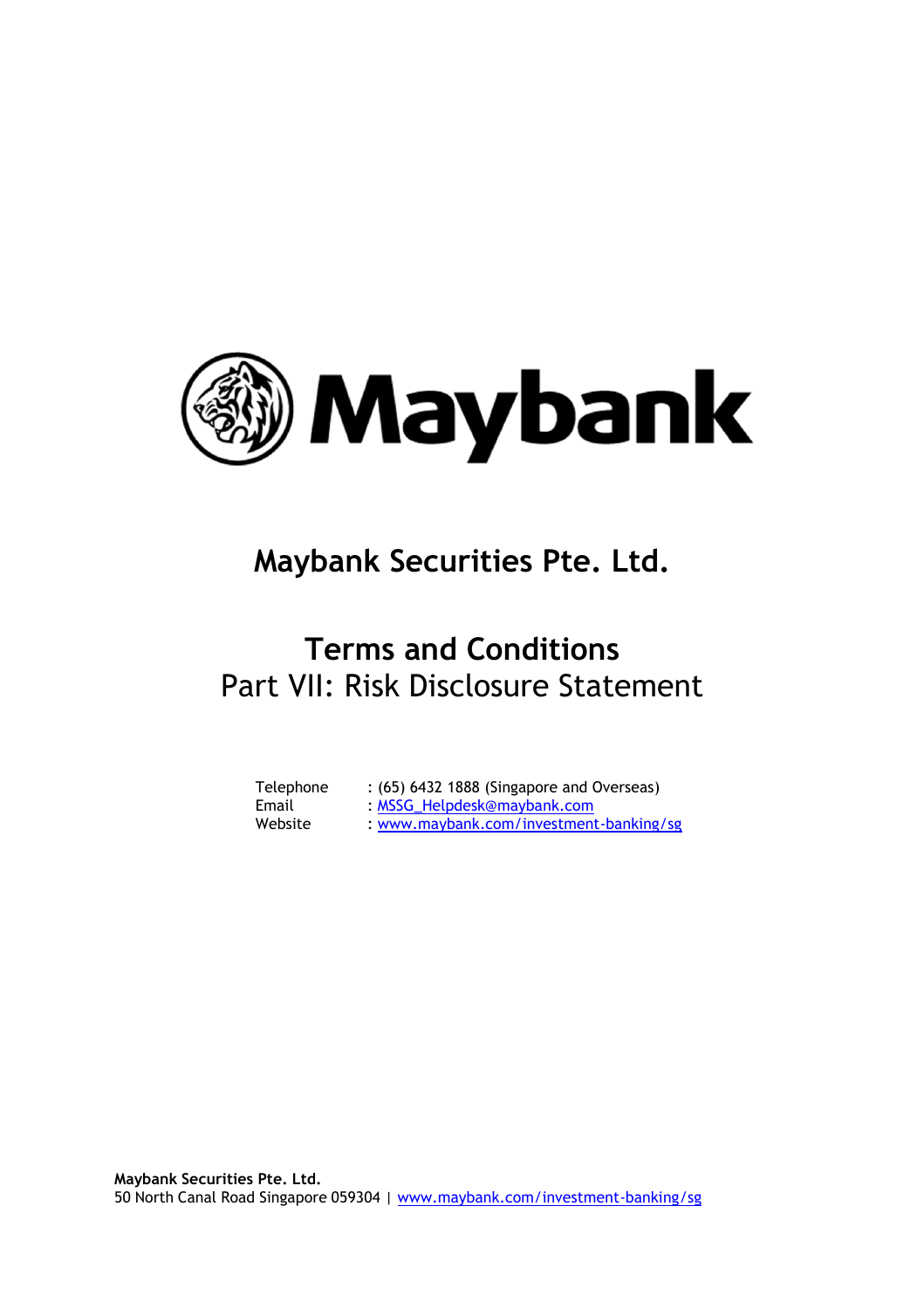# **Part VII. RISK DISCLOSURE STATEMENT**

## **Introduction**

Clients ("**you**") who trade or transact capital markets products (such as securities, futures, and bonds) with or through Maybank Kim Eng Securities Pte Ltd ("**Maybank**" or "**we**") should be aware of the risks which may be involved in such trading.

The objective of this document is to provide you with some basic information concerning the types of trading and investments which can involve special risks in order for you to make an informed assessment of the risks and uncertainties associated with investing or trading in such capital markets products before you undertake such transactions through Maybank.

The associated risk of loss in entering into such transactions can be substantial.

Your need to know and understand the risks involved in any transaction you may undertake is particularly important for you because of the limited scope of our services to you.

#### **Please be reminded that unless otherwise agreed by Maybank in writing or otherwise stated in this Agreement:**

- 1. *Execution only:* We will deal with you as a client on an execution-only basis and do not advise on the merits or suitability of particular financial instruments / transactions.
- **2.** *Own judgement and suitability:* In asking us to enter into any transaction or execute any order you will be representing that you are solely responsible for making your own independent appraisal and investigations into the risks of the transaction. You will be representing that you have sufficient knowledge and experience to make your own evaluation of the merits and risks of any transaction you may choose to effect with or through us. **Please therefore do not ask us to enter into any such transaction unless you are willing and able to give such representation.**
- 3. We give you no warranty as to the merits or suitability of transaction you effect or with respect to any investment product and assume no fiduciary duty in our relations with you. For avoidance of doubt, no advice or recommendation is given as to the suitability of any product or services for your particular circumstances and you cannot and should not rely on anything, whether in writing or orally we may provide you as being advice or recommendation unless we expressly agree in writing that you can do so.
- 4. Depending on the types of Capital Markets Products, we may act as your agent or principal in respect of any Transaction and we will disclose such relationship to you before entering into any Transaction.

**This document cannot be and is not sufficient to explain all the risks and other significant aspects of entering into the various types of transactions discussed in this document. You should therefore fully understand the nature and fundamentals of the transactions and the markets underlying such transactions, the nature and scope of the contractual relationship between your and Maybank, the legal terms and conditions of the documents for the transactions, the extent of your exposure to risk and the potential losses that can be incurred, the income tax treatment and the accounting treatment of the transactions (which can be complex), the regulatory treatment of the transactions and, as appropriate, consult your financial and tax advisers or other professional advisers before entering into such transactions. In particular, derivatives transactions and structured products are not suitable for many members of the public. You should carefully consider whether such transactions are suitable for you in light of your financial resources, experience, objectives for engaging in the transactions, ability to bear risks and other relevant circumstances.**

**Unless you have a specific agreement with Maybank for the provision of advisory services or fund management services, you should note and accept that Maybank's relationship with you in relation to your transactions is purely as execution only broker/dealer or as a counterparty to you. In either case, while you are entitled to expect Maybank and/or its employees or representatives to answer your queries, the obligation in so answering is only to be honest. Such answers should not be assumed to be backed by any reasonable due diligence or specifically suitable for reliance by yourself without you first independently confirming that the answeris intended as specific advice to and is suitable for or to your specific financial needs and objectives or verifying the same with your independent advisers on its specific suitability for your specific financial needs and objectives. You should also note the provisions under "Scope of Services" set out in Part I (General Terms and Conditions) and ensure that you understand and accept the same as a condition to your relationship with Maybank.**

Section A of this document sets out some general investment risks relating to most transactions generally. Section B explains the risks surrounding certain investments and derivatives. Section C discusses non-traditional investments (such as hedge funds) and investments in the emerging markets.

Please read through this document carefully and consult Maybank if you have any questions. Your signature on the Account Application Form indicates you have received, read, understand, and agree to the nature and contents in this document.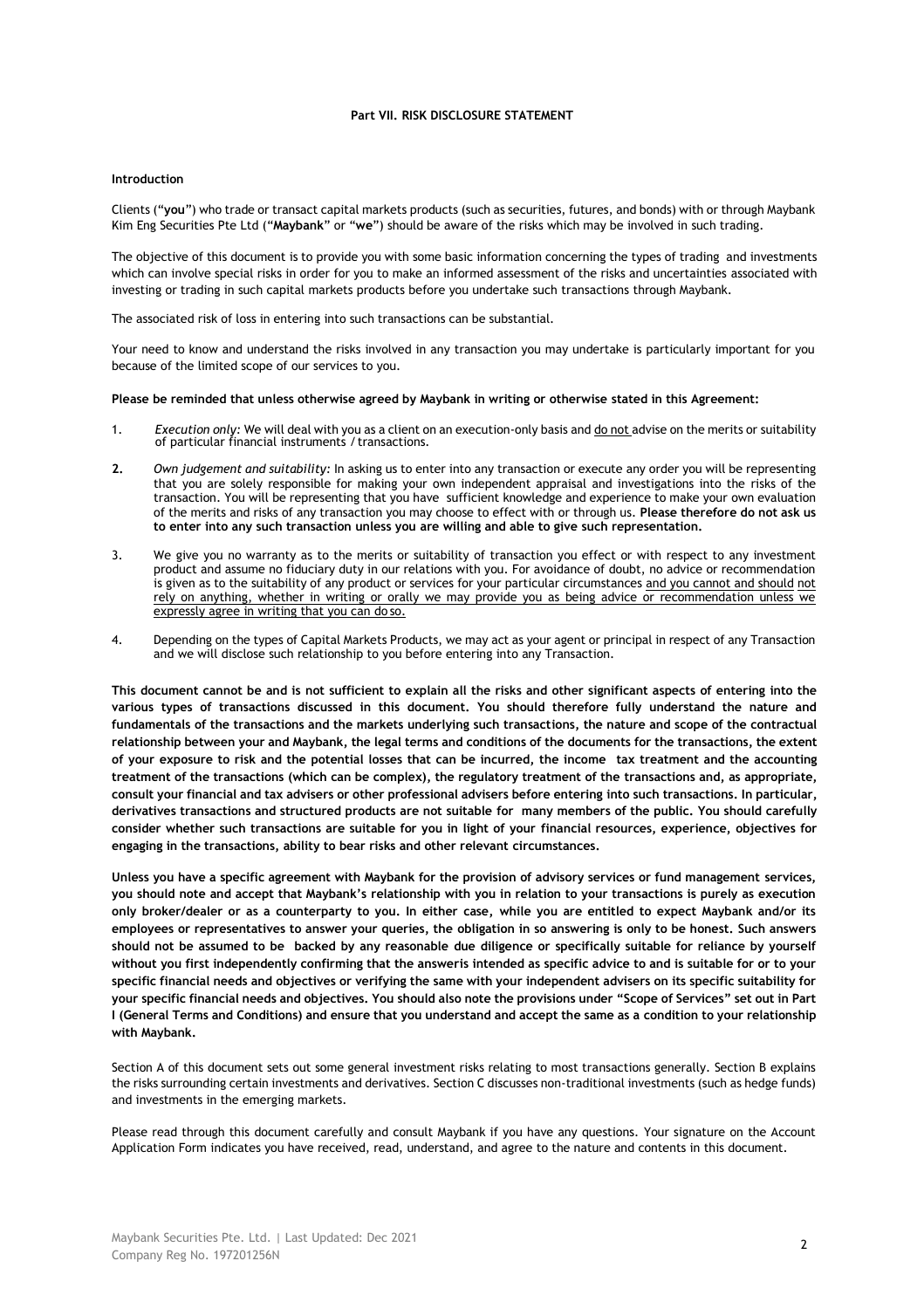## **Section A – General Investment Risks**

There are various risks of a general nature associated with investing and transacting in capital markets products. These include but are not limited to the following.

#### *Potential losses*

Your payments or receipts under a transaction will be linked to changes in the particular financial market or markets to which the transaction is linked, and you will be exposed to price, currency exchange, interest rate or other volatility in that market or markets. You may sustain substantial losses on the transactions if market conditions move against your positions. It is in your interest to understand fully the impact of market movements, in particular the extent of profit or loss you would be exposed to when there is an upward or downward movement in the relevant rates. Your position on various transactions may be liquidated at a loss and you will then be liable for any resulting deficit in your account with Maybank. Under certain circumstances, it may be difficult to liquidate an existing position, assess the value, determine a fair price or assess your exposure to risk.

Maybank may supply you with a sensitivity analysis, and if this is supplied, you would be well advised to familiarise yourself with it. However, Maybank is not obliged, nor will it be obliged, to supply you with such a sensitivity analysis.

#### *Risk of securities trading*

The prices of securities can and do fluctuate, sometimes dramatically, and may become valueless. It is as likely that losses will be incurred rather than profit made as a result of buying and selling securities. In addition, securities regulations and investor protection rules vary with different exchanges. Some may expose investors in securities listed on those exchanges to high investment risk. In particular, certain exchanges allow companies to list with neither a track record of profitability nor any obligation to forecast future profitability. Such securities may be very volatile and illiquid and their greater risk profiles mean that trading on such exchanges or in such securities may be more suited to professional or sophisticated investors. You should seek independent professional advice if you are uncertain of or have not understood any aspect of the nature of the exchange or the risks involved in trading such securities.

In the case of shares of smaller companies (sometimes known as "penny shares"), there may be a greater risk of loss because there may proportionately be a large difference between the buying price and the selling price of these shares. If they have to be sold immediately, you may get back much less than the amount that you paid for them.

#### *Liquidation of positions*

Under certain market conditions you may find it difficult or impossible to liquidate a position. This may arise from the rules in certain markets (for example, the rules of a particular exchange may provide for "circuit breakers" where trading is suspended or restricted at times of rapid price movements).

Placing contingent orders, such as "stop-loss" or "stop-limit" orders, will not necessarily limit your losses to the intended amounts, as it may be difficult or impossible to execute such orders without incurring substantial losses under certain market conditions. Strategies using combinations of positions, such as "spread" or "straddle" positions may be as risky as taking simple "long" or "short" positions.

#### *Risk of margin trading and trading in leveraged foreign exchange contracts*

The risk of loss in leveraged trading or financing a transaction by deposit of collateral is significant. The high degree of leverage that is often obtainable in margin trading can work against you as well as for you due to fluctuating market conditions. You may sustain large losses as well as gains in response to a small market movement. While the amount of the initial margin required to enter into a transaction may be small relative to the value of the transaction, a relatively small market movement would have a proportionately larger impact. You may sustain losses in excess of your cash and any other assets deposited as collateral with Maybank. You may be called upon at short notice to make additional substantial margin deposits or interest payments. You should be aware that you may not be entitled to an extension of time when a margin call is made. If the required margin deposits or interest payments are not made within the prescribed time, your position may be liquidated without your consent. Moreover, you will remain liable for any resulting deficit in your account and interest charged on your account. Furthermore, you should be aware that Maybank may liquidate your collateraland/or positions without contacting you in certain instances but not limited to if there has been a drastic drop in the value of your collateral and/or positions. Further, Maybank may be entitled to decide which collateral to liquidate in order to best protect its interests. You should therefore carefully consider whether such trading or financing arrangement is suitable in light of your financial position and investment objectives.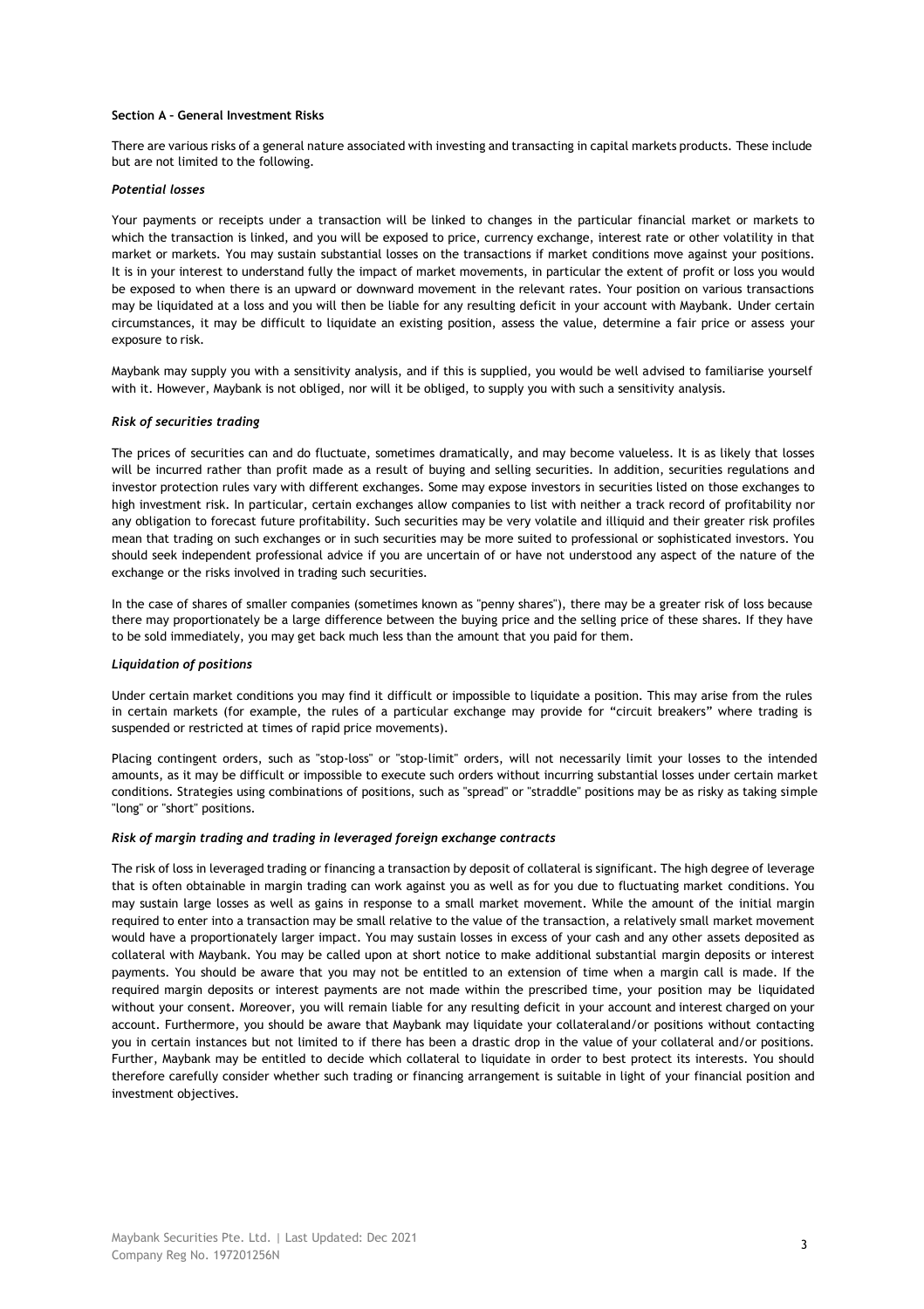#### *Securities borrowing*

When you borrow securities, you should be aware that failure to return the borrowed securities to Maybank on its demand could lead to Maybank effecting a buy in without further consultation with you, and you may then be liable for the total costs and expenses incurred by Maybank arising from such buy in.

#### *Pricing relationships*

The normal pricing relationships between a derivative and its underlying assets may not exist in certain circumstances. The absence of an underlying reference price may make it difficult to assess the "fair" value of a derivative position. Under certain circumstances, the specifications of outstanding contracts (including the exercise price of an option or a warrant) may be modified by an exchange or clearing house to reflect changes in the underlying asset.

# *Tax risks*

Before entering into any transaction, you should understand the tax implications of doing so, e.g. income tax. Different transactions may have different tax implications. The tax implications are dependent upon the nature of your business activities and the transactions in question. You should therefore consult your tax adviser to understand the relevant tax considerations.

#### *Currency risks*

The profit and loss in transactions denominated or settled in a different currency from the currency which you carry on your ordinary business or keep your accounts (whether they are traded in your own or another jurisdiction) will be affected by fluctuations in currency rates and the difference between the buying price and the selling price of a currency where there isa need to convert from the currency denomination of the contract to another currency.

#### *Counterparty risks*

All transactions that are executed upon your instructions with counterparties and brokers are dependent on their due performance of their obligations. The insolvency or default of such counterparties and brokers may lead to positions being liquidated or closed out without your consent.

Please ensure that you are aware of the identity of the contractual counterparty you are or may be matched with. Often, youwill be buying an unsecured obligation of such counterparty (as opposed to an obligation of a central clearing corporation as would be the case with exchange traded futures and options) and you should evaluate the comparative credit risk. If your counterparty is Maybank, you must note that Maybank deals with you at arm" s length as your counterparty. Unless it agrees in writing or unless otherwise required by law, Maybank is not your fiduciary, nor is it willing to accept any fiduciary obligations towards you. Any dealing, trading, engagement or transaction with Maybank by you could result in a loss to you and a gain to Maybank. Maybank does not and will not give you any advice whether written or oral other than the representations which will be expressly set forth in the relevant agreement, and any confirmation which may be signed or executed by you after negotiations with Maybank as your counterparty.

You should be aware that Maybank is engaged in certain customer driven and proprietary activities in many markets. These general activities, as well as Maybank's hedging activities which may be related to certain transactions entered into with you, may adversely affect the value of such transactions.

#### *Commission and other charges*

Your net returns from a transaction would also be affected by the transaction costs (i.e. commission, fees and other charges)including but not limited to those charged by Maybank, the clearing house and the securities exchange. These costs must be considered in any risk assessment made by you.

#### *Client's Moneys and Assets*

In compliance with our statutory obligations under Singapore law to protect your moneys and assets, we are required to disclose to you the manner in which we hold your moneys and assets received on your account and the attendant risks.

Your moneys will be held by us on your behalf in a trust account with a licensed bank, merchant bank or finance company, or if with a custodian outside Singapore, one which is licensed, registered or authorised to conduct banking business in the country where the account is maintained and your assets will be deposited by us in a custody account with a licensed bank, merchant bank or finance company, a depository agent, an approved trustee, or a licensed custodian. Such moneys and assets will be held in omnibus account and commingled with the moneys and assets of our other clients. We may withdraw your moneys or assets from the trust account or custody account and deposit your moneys or assets with an approved clearing house, a recognised clearing house, a member of a clearing facility, or a member of an organised market for the following purposes: (i) entering into, facilitating the continued holding of a position in, or facilitating a transaction in, any capital markets products on your behalf on the organised market; (ii) for the purpose of the clearing or settlement of any capital markets products on the clearing facility for you; or (ii) for any other purpose specified under the business rules and practices of the approved clearing house, recognised clearing house, organised market or clearing facility.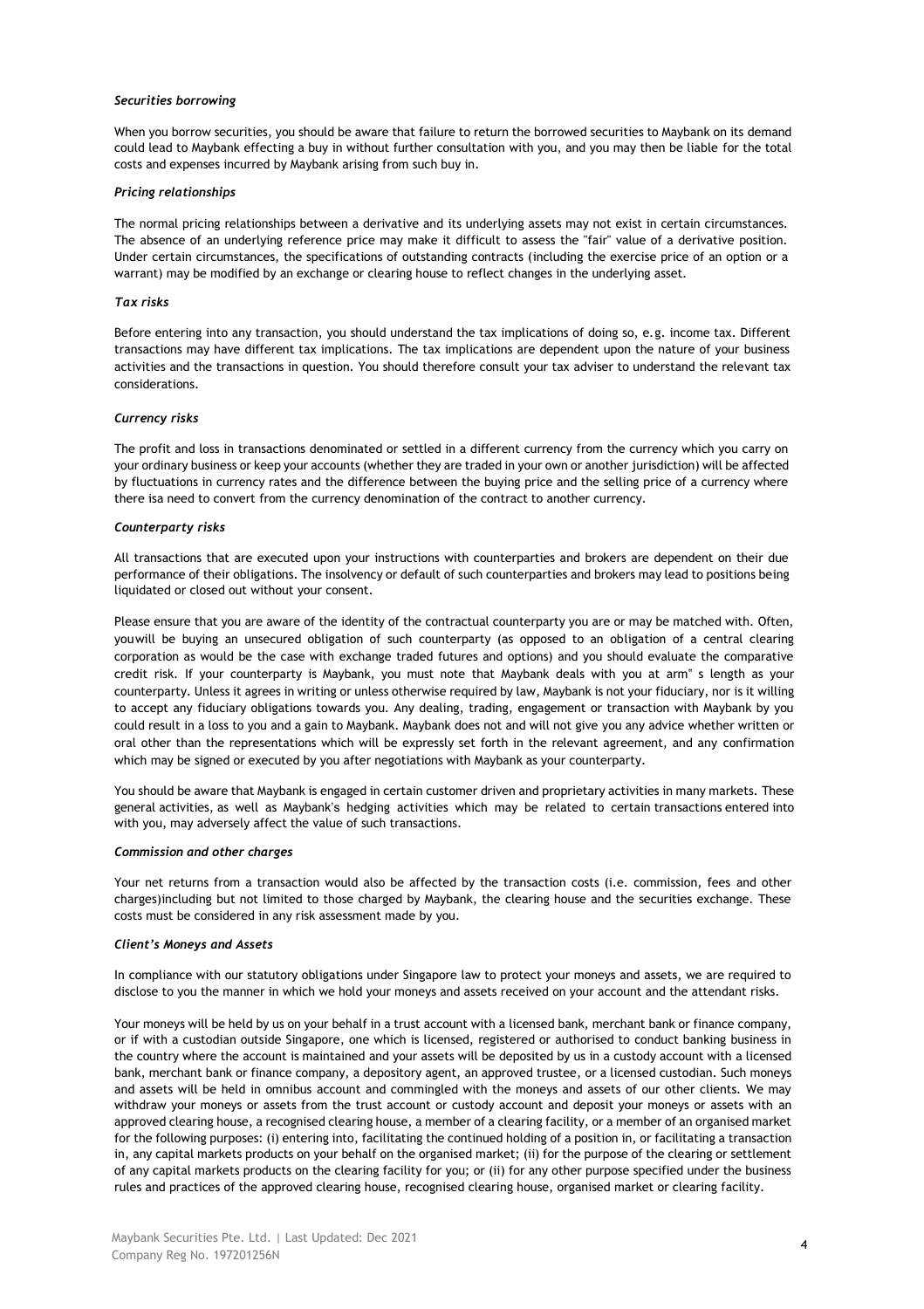While there may be advantages in commingling of moneys and assets such as savings in fees, the risks in such arrangement include exposure to losses of other clients whose moneys and assets are held in the omnibus account. In addition, if the deposit-taking institution, custodian or clearing house fails or becomes insolvent, you may not be able to fully recover your moneys and assets or may suffer losses if there are failed transactions.

If you owe us money, we may mortgage, charge, pledge or hypothecate your assets but only for a sum not exceeding the amount owed by you to us. When you grant us security interest over your assets, there are risks involved, such as the risk that the return of your assets upon discharge of your indebtedness may be restricted by (for instance) the pledge created by us in favour of a third party. Notwithstanding the risks, you consent to and understand the risks arising from such arrangement.

Where you trade on a foreign exchange, we will pass your moneys or assets to a foreign broker, which may in turn pass the moneys or assets to another broker to enable that other broker to execute the trade on the foreign exchange. In situation where your moneys or assets are passed to other brokers along the holding chain, the manner in which your moneys or assets are held by the different brokers may be different. There are attendant risks arising from such arrangement. For instance, you may not be able to fully recover your moneys or assets if the deposit-taking institution or custodian or others in the holding chain were to fail.

In addition, where your moneys and assets are held in a foreign jurisdiction, there are material differences between the client asset protection regimes in Singapore and that jurisdiction. Such differences include unfavourable asset protection regimes in certain jurisdictions where you may not enjoy the same level of protection in those jurisdictions as that accorded to moneys and assets that are held in Singapore. You should familiarise yourself with the protection accorded to any money or asset which you deposit for domestic and foreign transactions, particularly in an entity's insolvency. The extent to which you may recover your money or asset may be governed by specific legislation or local rules.

In circumstances where we accept or receive your moneys or assets in respect of your OTC derivatives transactions, we are obliged under the relevant provisions of the Securities Regulation to inform you that you may request us to segregate your moneys or assets deposited with us from the moneys or assets of our other clients. If you make such a request, additional costs will be imposed on you. Where you chose to have your moneys or assets maintained separately from our other clients, your moneys or assets will be "ring-fenced" and not subject to the risks that: (i) they may form part of our other clients' assets for the purposes of insolvency or winding-up; (ii) they may be used to meet third party's general obligations in an insolvency; or (iii) a third party may challenge your right to the moneys and assets.

# *Transactions in foreign jurisdictions*

Transactions on markets in other jurisdictions, including markets formally linked to a domestic market, may involve additional risk. In particular, securities that are foreign listed securities and are held outside Singapore are subject to the applicable laws and regulations of the relevant overseas jurisdiction that may be different from the laws and regulations in Singapore. Consequently, such securities may not enjoy the same protection as that conferred on securities received or held in Singapore. Before you trade, you should enquire about any rules relevant to your particular transactions. The Monetary Authority of Singapore will be unable to compel the enforcement of the rules of foreign regulatory authorities or markets in other jurisdictions where the transactions have been effected. You should understand the types of redress available in both your home jurisdiction and other relevant jurisdictions before you start to trade. There may be restrictions for foreigners, repatriation of capital investments and profits and there may be withholding or additional forms of taxes.

## *Trading facilities and electronic trading*

Most trading facilities are supported by computer-based component systems for the order-routing, execution, matching, registration or clearing of trades. As with all facilities and systems, they are vulnerable to temporary disruption or failure. Your ability to recover certain losses may be subject to limits on liability imposed by the system provider, the market, the clearing house and/or member firms. Such limits may vary. Before you conduct any transactions through such facilities or systems, you should understand the details in this respect. Further, trading on an electronic trading system may differ not only from trading in an open-outcry market but also from trading on other electronic trading systems. If you undertake transactions on an electronic trading system, you will be exposed to risks associated with the system including the failure of hardware and software. The result of any system failure may be that your order is either not executed according to your instructions or not executed at all.

## *Off-exchange transactions*

In some jurisdictions and only in restricted circumstances, firms are permitted to effect off-exchange transactions. In addition to the issues concerning the liquidation of positions and pricing relationships generally set out above, offexchange transactions may be less regulated or subject to a separate regulatory regime. Because prices and characteristics of over- the-counter financial instruments are often individually negotiated, there may be no central source for obtaining prices and there can be inefficiencies in the pricing of such instruments. Maybank consequently cannot and does not warrant that its prices or the prices it secures for you for such transactions are or will at any time be the best price available to you.Maybank may make a profit from a transaction with you no matter what result the transaction has from your point of view. Off-exchange transactions may also involve greater risk than dealing in exchange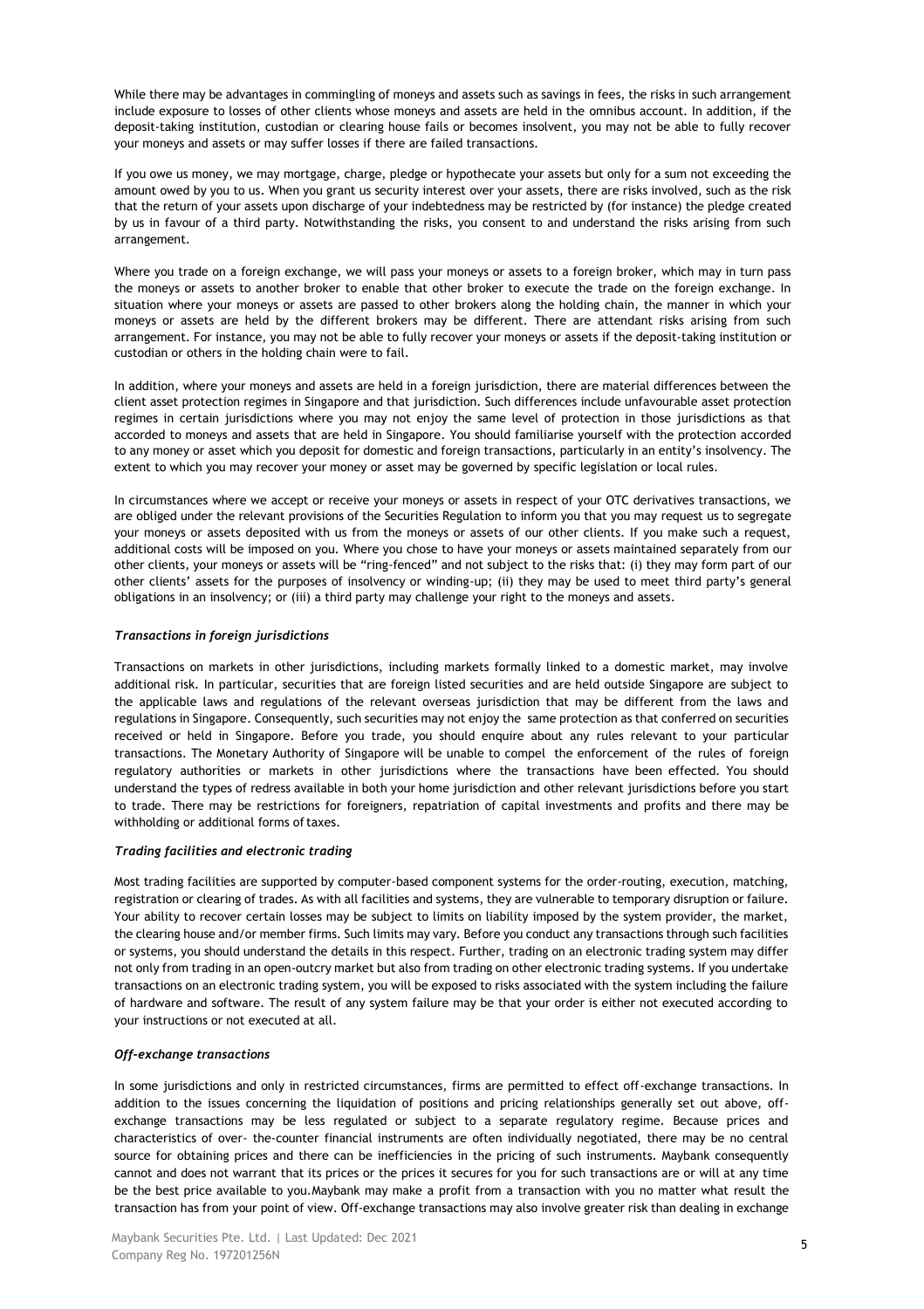traded products because there is no exchange market through which to liquidate your position, to assess the value of the product or the exposure to risk. Bid and offer prices need not be quoted, and even where they are, they will be established by dealers in these products and consequently, it may be difficult to establish what a fair price is. An over-the-counter transaction generally cannot be assigned or transferred without the consent of the other party. Maybank is not obliged to repurchase a transaction from you. Because transactions are customised and not fungible, engaging in a transaction with another dealer to offset a transaction you have entered into with Maybank will not automatically close out those positions (as would be true in the case of equivalent exchange-traded futures and options) and will not necessarily function as a perfect hedge. Before you undertake such transactions, you should familiarise yourself with the applicable rules and attendant risks.

## *Terms and conditions*

It is important that you fully understand the terms and conditions of any transaction that you propose to undertake, including (a) the terms as to price, term, expiration dates, restrictions on exercising an option and other terms material to the transaction; (b) any terms describing risk factors, such as volatility, liquidity, and so on; (c) the circumstances under which you may become obliged to make or take delivery of an underlying asset upon settlement of a derivatives transaction;

(d) the legal risks surrounding the transaction, including but not limited to the circumstances under which the transaction may be illegal, resulting in it being void and unenforceable; and (e) the commissions, fees and other charges for which you will be liable. Maybank may expect you to bear such risks.

You should therefore familiarise yourself with the terms and conditions of any agreement, contract or confirmation that youmay enter into with Maybank. You must fully understand your rights and obligations under that agreement, contract or confirmation, and carefully study the trading mechanism and understand the potential risks involved before you trade. You should not sign any agreement, contract or confirmation unless you are familiar with the contents or effects or your professional advisers have explained the contents and effects.

## **Section B – Transactions involving special risks**

## *Unit Trusts*

Before investing in any unit trust, you are advised to read and understand the contents of the prospectus or any informationmemorandum. The prospectus or information memorandum may, but need not always contain, a statement of the risks specific to a particular unit trust. You should carefully assess the nature, characteristics and mandate of a unit trust and, amongst other things, consider the fees and charges involved. You should be aware that an investment in unit trusts is subject to various risks such as those highlighted in Section A of this document and there can be no assurance that a unit trust's investment objectives will be realised. In particular, the price of units in a unit trust is subject to both upwards and downwards movements. In this respect, the past performance of a unit trust should not be taken as an indication of its future performance. You should also understand that the issue, subscription and redemption price of units in respect of any unit trust is usually only indicative and not final and binding.

## *Options*

#### *What are options?*

An option is a right granted by a person (the seller or writer) to another (the buyer or holder) to buy (call option) or to sell (put option) a specified amount of an underlying share or other asset at a predefined price (strike price) at or until a certain time (expiration date). The price you pay for this right is called the "premium". American-style options are exercisable on any trading day up until the expiration date. European-style options may only be exercised on their expiration date. This does not however limit their tradability on the secondary market.

The following can underlie an option:

- assets such as equities, bonds, commodities and preciousmetals;
- benchmarks such as currencies, interest rates and indices;
- derivatives; or
- any combination of the above.

During the life of an option, the writer must often provide margin. The margin is determined by the counterparty or, in the case of exchange traded options, the exchange may determine the required margin. If the deposited margin proves insufficient, the writer may have to provide additional collateral or be faced with his position being closed-out. Certain exchanges in some jurisdictions permit deferred payment of the option premium, limiting the liability of the buyer to margin payments not exceeding the amount of the premium. The buyer is still subject to the risk of losing the premium and transaction costs. When the option is exercised or expires, the buyer is responsible for any unpaid premium outstanding at that time.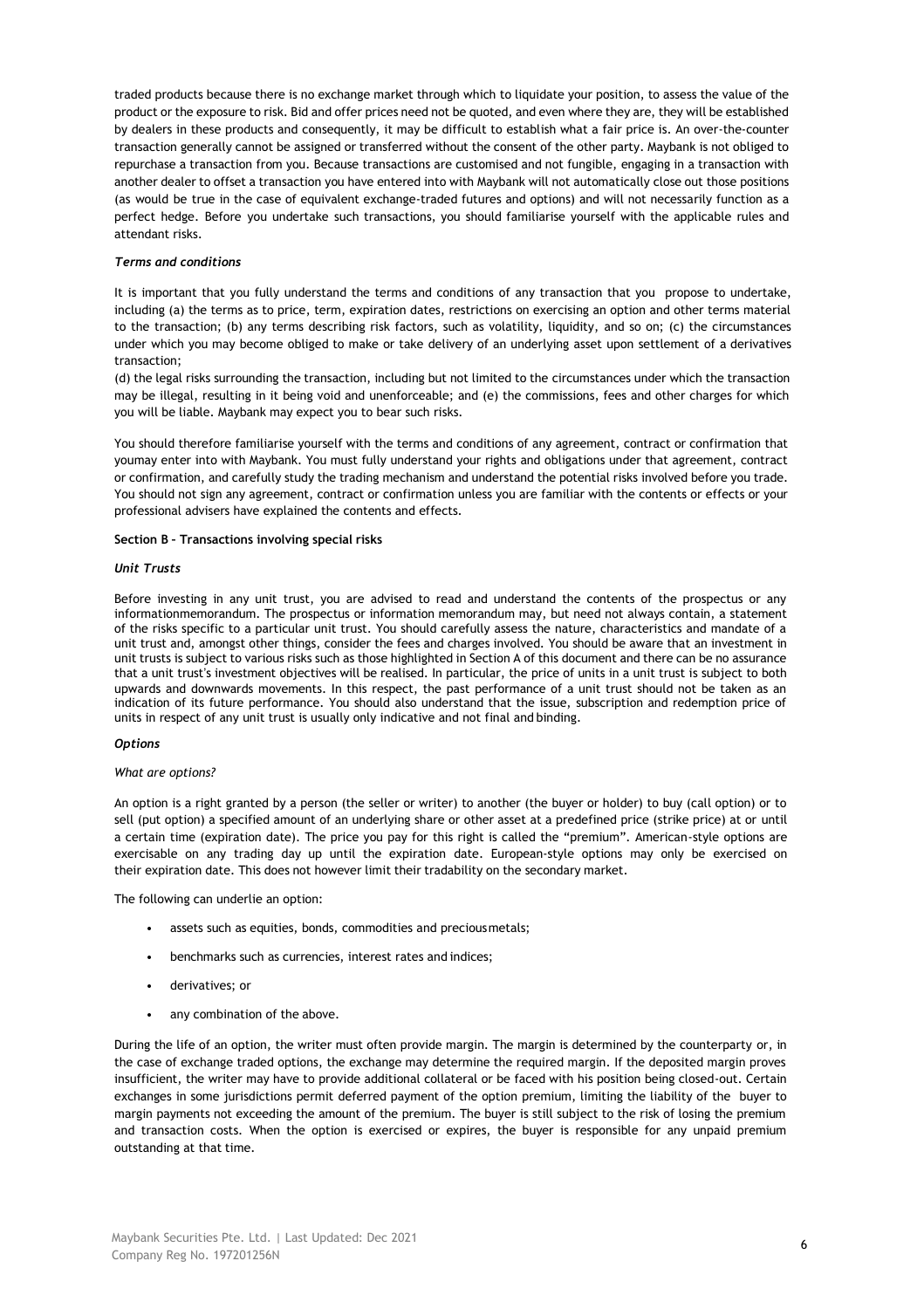A call option is in-the-money if the current market value of the underlying is higher than the strike price. A put option is in- the-money if the current market value of the underlying is lower than the strike price. An option which is in-themoney is said to have an intrinsic value. A call option is out-of-the-money if the current market value of the underlying is lower than the strike price. A put option is out-of-the-money if the current market value of the underlying is higher than the strike price, meaning it has no intrinsic value. If the current market value of the underlying is equal to its strike price, the option is at-the-money.

The price of an option depends on its intrinsic value and on its time value. The latter depends on a variety of factors, including the remaining life of the option and the volatility of the underlying asset. The time value of an option reflects the chance that it will be in-the-money. Generally, the value of a call option decreases, and the value of a put option increases, as the value of the underlying asset falls. The less an option is in-the-money, the larger the decrease in value. This decrease also generally accelerates as the life of the option expires, and is proportionally larger than the decrease in value of the underlying asset. However, in certain cases, the value of an option may decrease even if the value of the underlying asset remains unchanged or moves in favour of the buyer.

## *Risks of options trading*

Transactions in options carry a higher degree of risk. Buyers and sellers of options should familiarise themselves with the type of options (i.e. put or call) which they contemplate trading, the style of exercise, the nature and extent of rights and obligations and the associated risks. You should calculate the extent to which the value of the options would have to increase for your position to become profitable, taking into account the premium paid and all transaction costs. You should also inform yourself of the exercise and expiration procedures and your rights and obligations upon exercise or expiry.

A person should not buy any option unless he is able to sustain a total loss of the premium and transaction costs of buying the option. The buyer of options may offset its position by trading in the market or exercise the options or allow the optionsto expire. A person who buys an option should be aware that in order to realise any value from the option, it will be necessary either to offset the option position or to exercise the option. The buyer of an option should be aware that some option contracts may provide only a limited period of time for exercise of the option (e.g. an American-style option), and some option contracts may provide for the exercise of the option on a specified or stipulated date (e.g. a Europeanstyle option). The exercise of an option results either in a cash settlement or in the buyer acquiring or delivering the underlying interest. If the option is on a futures contract or leveraged foreign exchange transaction, the buyer will have to acquire a futures or leveraged foreign exchange position, as the case may be, with associated liabilities for margin. If the purchased options expire worthless, you will suffer a total loss of your investment which will consist of the option premium paid plus transaction costs. If you are contemplating buying deep-out-of-the-money options, you should be aware that, ordinarily, thechance of such options becoming profitable is remote. It may sometimes even be impossible to acquire the necessary underlying asset.

**Selling (writing or granting) an option generally entails considerably greater risk than buying options.** Although the premium received by the seller is fixed, the seller may sustain a loss well in excess of the amount of the premium received. The seller will be liable to deposit additional margin to maintain the position if the market moves unfavourably. The seller will also be exposed to the risk of the buyer exercising the option and the seller will be obligated to either settle the option in cash or to acquire or deliver the underlying interest. If the option is on a futures contract or a leveraged foreign exchangetransaction, the seller of a put option will acquire a futures contract or leveraged foreign exchange position, as the case may be, with associated liabilities for margin. If the option is "covered" by the seller holding a corresponding position in the underlying futures contract, leveraged foreign exchange transaction or another option, the risk may be reduced. If the option is not covered, the risk of loss can beunlimited.

## *Additional risks common to options trading*

Terms and conditions of contracts: Before you conduct your transactions, you should understand the terms and conditions ofthe specific option which you are trading and the associated obligations (e.g. the expiration dates and restrictions on the time of exercise). Under certain circumstances, the specifications of outstanding contracts (including the exercise price of an option) may be modified by the exchange or clearing house to reflect changes in the underlying interest.

Commodity options: Before entering into any transaction involving a commodity option, you should thoroughly understand the nature and type of option involved and the underlying physical commodity. In addition to the risks set out above and in Section A, you should note that specific market movements of the underlying physical commodity cannot be predicted accurately. The prices of commodities can and do fluctuate, and may experience up and down movements which would affect the value of the option.

Exotic options: Unlike "plain vanilla" put and call options, exotic options are subject to additional conditions and agreements. Exotic options come in the form of tailor-made over-the-counter options or as warrants (see section on warrantsbelow). Given the special composition of exotic options, their price movements can vary markedly from those of their "plain vanilla" cousins. You must also be aware that larger transactions can trigger price movements even shortly before expiration and that these can render an option worthless. There is no limit to the structures exotic options may take. We cannot go into detail here about the risks involved in any particular case. Before buying any exotic options, be sure to seek comprehensive advice about the particular risks involved.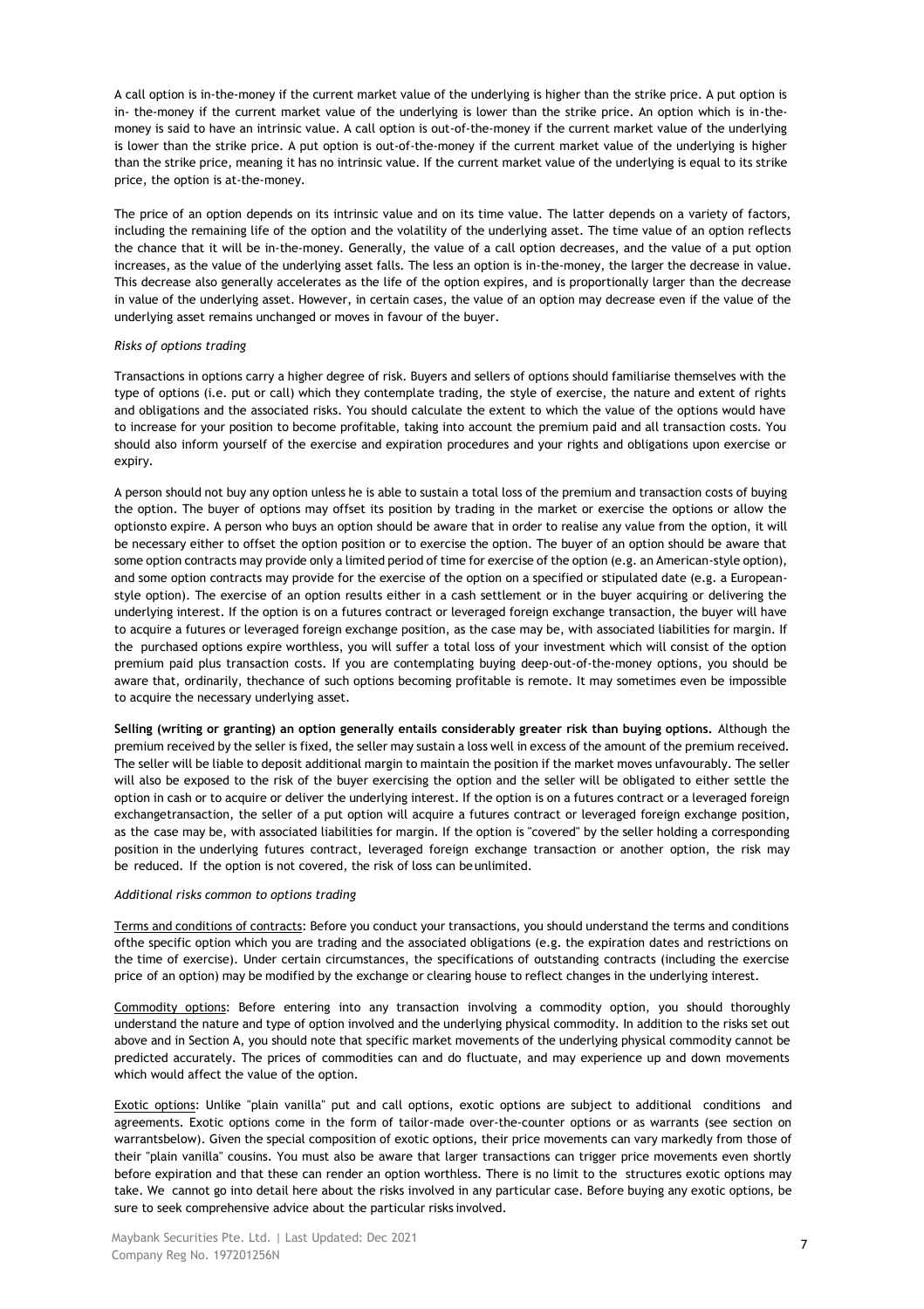#### *Warrants*

#### *What are warrants?*

A warrant is a right to subscribe for shares, debentures or other securities, and is exercisable against the original issuer of the securities. As in the case of options, warrants often involve a high degree of gearing, so that a relatively small movement in the price of the underlying security results in a disproportionately large movement in the price of the warrant. The prices of warrants can therefore be very volatile and may fall in value as rapidly as it may rise due to, including but not limited to, variations in the frequency and magnitude of the changes in the price of the underlying security, the time remaining to expiry and the creditworthiness of the issuer.

A "covered warrant" refers to a right to acquire shares or other securities which is exercisable against someone other than the original issuer of the securities.

#### *Risks of trading in warrants*

As in the case of options, the buyer of a warrant is subject to the risk of losing the premium and transaction costs. Investments in warrants involve substantial risks including market risk, liquidity risk and the risk that the issuer will be unable to satisfy its obligations under the warrants. You should not buy a warrant unless you are prepared to sustain a total loss of the money you have invested plus the commission or other transaction costs.

An investment in warrants involves valuation risks in relation to the underlying asset, which may vary over time and may increase or decrease by reference to various factors, which may include corporate actions (where the underlying asset is a share or a basket of shares), changes in computation or composition (where the underlying asset is an index), macroeconomic factors and market trends. Although the issuer may be required or permitted to adjust or amend the conditions of the warrants under certain circumstances, if an event occurs which does not require the issuer to make such adjustments, the price of the warrants and the return upon the exercise of the warrants may be affected.

In the case of exchange-traded warrants, it is not possible to predict the price at which the warrants will trade in the secondary market or whether such market will be liquid or illiquid. To the extent that warrants of a particular issue are exercised, the number of warrants of such issue outstanding will decrease, resulting in a diminished liquidity for the remaining warrants of such issue. A decrease in the liquidity of an issue of warrants may in turn cause an increase in the volatility associated with the price of such issue of warrants. To the extent that an issue of warrants becomes illiquid, the buyer may have to exercise such warrant to realise value. In respect of European-style warrants, as they are only exercisable on the expiration date, you will not be able to exercise your warrants to realise value in the event that the relevant issue becomes illiquid.

## *Forwards and futures*

#### *What are forwards and futures?*

Forwards and futures entail the obligation to deliver or take delivery on a specified expiration date of a defined quantity of an underlying at a price agreed on the contract date. Forwards and futures can involve special risks and are therefore only suitable for investors who are familiar with this type of instrument, have sufficient liquid assets and are able to absorb any losses that may arise.

Futures are traded on an exchange. They take the form of contracts in which the quantity of the underlying and the expiration date are standardised. Forwards are not traded on an exchange; hence they are referred to as OTC (over-thecounter) forwards. Their specifications may also be standardised; otherwise they may be agreed between the buyer and the seller. Underlyings for forwards and futures include assets such as equities, currencies, bonds, commodities and precious metals, and benchmarks such as interest rates and indices.

## *Risks of trading in forwards and futures*

Margin requirements: On buying or (short) selling an underlying asset on the futures market, you must supply a specified initial margin on agreement of the contract. This is usually a percentage of the total value of the contracted instruments. In addition, a variation margin is calculated periodically during the life of the contract. This corresponds to the book profit or loss arising from any change in value in the contract or underlying instrument. In the event of a book loss, the variation margin can be several times as large as the initial margin. The terms for calculating the variation margin are laid down in the applicable exchange regulations or contract provisions. You will be obliged to deposit the required initial or variation margin cover with Maybank for the entire life of thecontract.

Forward sales and purchases: For forward sales, the underlying must be delivered at the price originally agreed even if its market value has since risen above the agreed price. In such a case, you risk losing the difference between these two amounts. Theoretically, there is no limit to how far the market value of the underlying can rise. Hence, potential losses are similarly unlimited and can substantially exceed the margin requirements. For forward purchases, you must take delivery of the underlying at the price originally agreed even if its market value has since fallen below the agreed price. Your potential loss corresponds to the difference between these two values. Your maximum loss corresponds to the originally agreed price. Potential losses can substantially exceed the margin requirements. In order to limit price fluctuations, an exchange may set price limits for certain contracts. You should find out what price limits are in place before effecting forward or futures transactions. This is important since closing out a contract can otherwise be much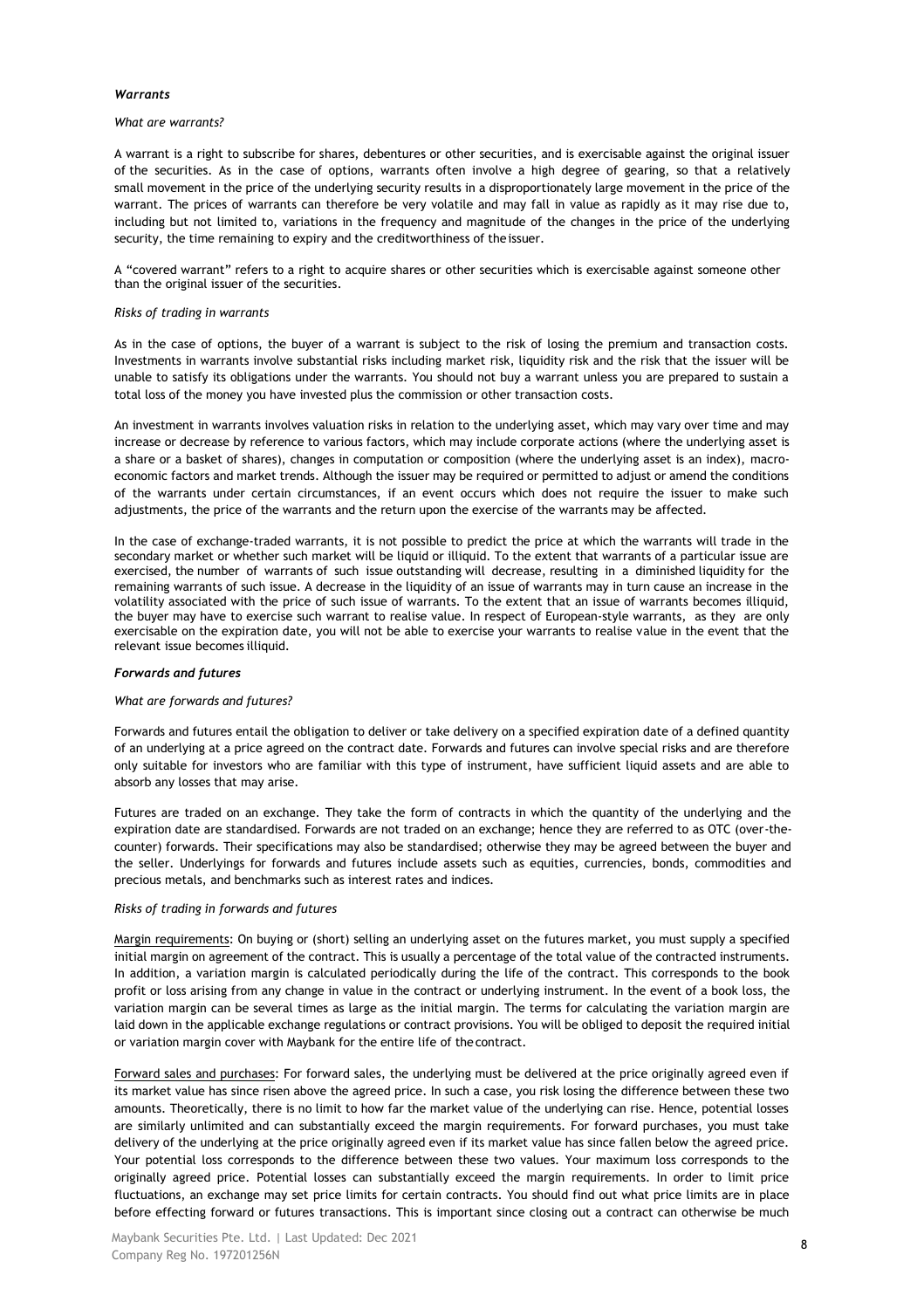more difficult or even impossible. If you sell forward an underlying which you do not hold at the outset of the contract, this is referred to as a short sale. In this case, you risk having to acquire the underlying at an unfavourable market price in order to fulfill your obligation to effect delivery on the contract" s expiration date.

Extended Settlement Contracts Listed on the Singapore Exchange Securities Trading Limited: While these contracts are listed for trading by the Singapore Exchange Securities Trading Limited, they are actually futures contracts and not securities for the purposes of Singapore law. The Singapore Exchange Securities Trading Limited requires us specifically to inform you of a specific contingency with respect to trading in such contracts:- (i) In the event of a broker" s default, the Central Depository Pte Ltd (the "CDP") will not step into the shoes of the broker to settle the broker" s obligation under any outstanding Extended Settlement Contract and there will be no re-novation of Extended Settlement Contracts to the CDP; and (ii) that (i) is a standard practice in the futures market which applies both before and after the last trading day of Extended Settlement Contracts s and is different from current ready market securities trades (i.e. not futures exchange based securities transactions) re-novated to CDP

OTC forwards: There is no actual market for OTC forwards agreed individually, and hence such positions may only be closed out with the agreement of the counterparty.

Combinations: Since combinations comprise various elements, the closing out of individual elements can considerably alter the risks inherent in the overall position. Before entering into any such transaction, be sure to consult Maybank about the particular risks involved. Given the many possible combinations, it is impossible to go into detail in this document the risks involved in any particular case.

# *Contracts for differences*

Certain futures, forward or option contracts are contracts for differences which provide for adjustment between the parties based on the respective values or levels of certain assets or reference indices at the time of the contracts and at an agreed future time. Such assets or reference indices can be shares as well as commodities, securities, currencies, interest rate swaps, etc (collectively referred to herein as the "Underlying Asset"). There is no delivery on these contracts which can onlybe settled in cash.

Further, the relevant Underlying Asset may not have a ready market. Consequently, these contracts for differences may be very illiquid and in such event, you may sustain substantial losses as the bid/offer spreads may be very wide if the market moves against your position.

Essentially, contracts for differences carry the same risks as investing in a futures contract, forward or an option and you should be aware of these as set out above.

In particular, transactions in contracts for differences have margin requirements and you should be aware of the implicationsof this as set out above (as described in under the section, "Risk of margin trading and trading in leveraged foreign exchange contracts"). You should familiarise yourself with the margin requirements (which can vary with the underlying share or other underlying asset or reference index) and you will be responsible for monitoring your positions and knowing when you will be required to deposit additional margin.

Unless otherwise notified to you, all contracts for differences will be entered into with Maybank transacting as principal. They are not transacted on a regulated exchange, and the terms and conditions of contracts for differences will be established solely by Maybank. Your rights and obligations under a contract for differences are not assignable or transferable to any person, and the transaction can only be closed out with Maybank during Maybank's normal trading hours in accordance with Part II (Terms for Contracts for Differences), (a copy of which can be found via the following link [**www.kecfd.com]**).

Before you trade, you should familiarise yourself with the details of all commissions and other charges for which you will be liable. In particular, if you enter into a long position in a contract for differences, you will be liable to pay a financing fee toMaybank. Financing fees are based on prevailing market interest rates and will vary over time. Details of the prevailing financing fees are available from Maybank.

Under certain trading conditions it may be difficult or impossible to liquidate a position, even if the reference asset or index for a contract for difference is the price on an exchange. For example, this may occur if the price of a security on an exchange rises or falls so rapidly that trading on the exchange is restricted or suspended. A "stop loss" order therefore cannot guarantee that your loss will be limited.

You should familiarise yourself with the protection accorded to any money or other property which you deposit as margin for such trades. Maybank may onward deposit these with its hedging counterparty to cover margin requirement on your trades. While every attempt will be made to segregate your securities and Maybank's securities held with thecounterparty, there may be instances when such segregation will not be recognized. In the unlikely event that Maybank becomes insolvent, your ability to withdraw the deposit may be affected and you may be an unsecured creditorof Maybank with respect to any shortfall.

To the extent that the reference asset or index is traded on a foreign market, this may expose you to risks that are greater than those in local markets, as described under the section, "Transactions in Foreign Jurisdictions".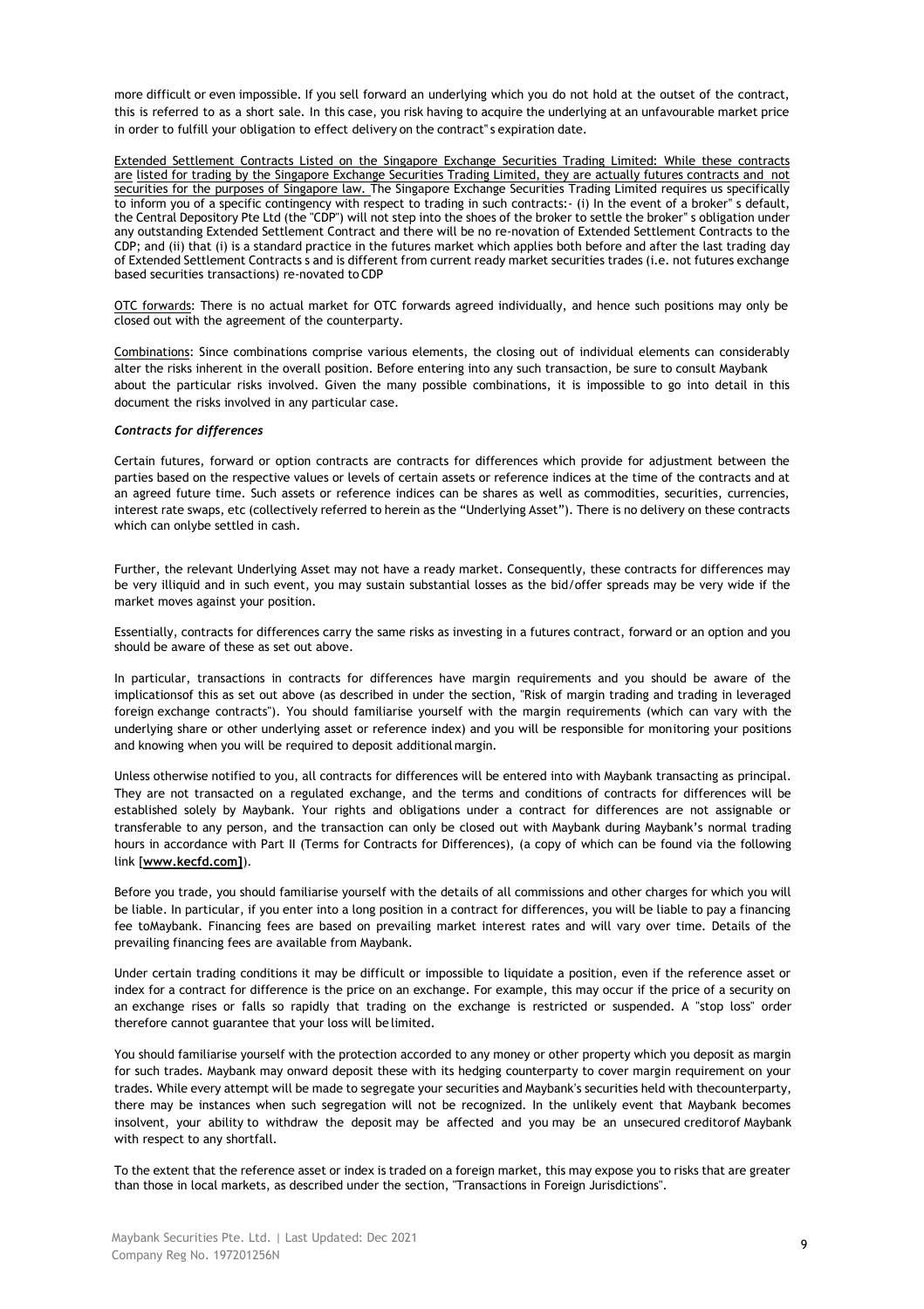## *Structured Products*

#### *What are structured products?*

Structured products are combinations of two or more financial instruments. At least one of them will typically be a derivative. Together, they form a new investment product. Structured products can be traded either on-exchange or overthe-counter. Every structured product has its own risk profile since the risks of its individual components may be reduced, eliminated or increased. You should be aware that there is risk associated with each instrument evaluated separately and the risk of the structured product evaluated as a whole. Therefore, your assessment of the transaction should consider the individual instruments and the structured product as a whole. Hence it is particularly important that you are fully aware of the risks involved before acquiring any such product. Such information can be found in the relevant product literature or the contractual terms for the product.

## *What are structured products with capital protection?*

Structured products with capital protection consist of two elements: a fixed-income investment (usually a bond or a money market investment) and an option. This combination enables the holder to participate in the price movements of one or more underlying assets (via the option or participation component) while at the same time limiting potential losses (via the bond or capital protection component). The capital protection component may only cover a portion of the capital invested and can be well under 100% of the capital invested, depending on the product. Capital protection therefore does not mean 100% repayment of the purchase price for all products. The option component usually comprises one option or a combinationof options. The risks this component entails therefore correspond to those of the corresponding option or option combination. Depending on the underlying" s market value, it can expire without value. The participation and protection elements can be separated, depending on the product in question. This allows you to retain or dispose of each individual component separately.

## *Risks of structured products*

Every structured product has its own risk profile resulting from the interaction of its component risks. Since there is almost limitless potential to combine product elements, we cannot go into detail here about the risks involved in any particular case. Before effecting any such transaction, be sure that you are fully aware of the risks involved. Such information can be found, for example, in the relevant product literature.

Certain transactions may be high risk transactions and the net outcome will depend on the performance of underlying reference obligations, assets and/or certain other financial instruments or indices (the "Underlying Indicator"), regardless of whether the Underlying Indicator forms part of the security under the transactions. You should therefore ensure that you fully understand the risks involved in the Underlying Indicator and satisfy yourself that you are willing to accept such risks.

Issuer's credit risk and liquidity risk: With structured products, buyers can only assert their rights against the issuer. Hence, alongside the market risk, particular attention needs to be paid to issuer risk. You therefore need to be aware that, as well as any potential loss you may incur due to a fall in the market value of the underlying, a total loss of your investment is possible if the issuer should default. Maybank may not always be your contractual counterparty or the issuer under certain transactions. Where Maybank is not your contractual counterparty or the issuer, your contractual counterparty or a third party issuer, and not Maybank, will be liable to you under the transaction or otherwise in respect of a product purchased by you. Accordingly, in considering whether to enter into such a transaction, you should takeinto account all risks associated with such counterparty or third party issuer, including the counterparty's or issuer's financial standing. Certain transactions also involve the assumption by you of credit risks which you should ensure that you are able to evaluate.

You should also note that while market makers, who in most cases are the issuers themselves, normally guarantee that structured products are tradable, liquidity risks cannot be excluded. As these structured transactions are usually executed over-the-counter, you should be aware that it may accordingly be difficult for you to liquidate an existing position, assess the value of, determine a fair price for or assess your exposure to risks under such transaction. This uncertainty should be factored in by you in the overall consideration of the potential impact of your investment in the transaction.

Risks arising from equity and commodity linked notes and other structured securities: Certain notes and securities may be linked to the performance of equities, currencies, commodities or other underlying references. You should study the terms of such products carefully and understand the risks involved. Such instruments may not be capital guaranteed and you may sustain a total or partial loss of your investment. Moreover, the share purchase mechanism embedded in equity linked notes could result in the holder being required to take delivery of the underlying reference shares at maturity instead of a cash amount. In relation to structured notes ("Notes") where the returns on the Notes are linked directly or indirectly (such as via options) to changes in the market of the underlying instrument, you will be exposed to price volatility in that market. You should therefore make your own assessment of the relevant market concerned. You should note that the underlying instrument may be traded in different jurisdictions and on different markets. The market on which the Notes may be traded may be different from the market on which the underlying instrument is traded. Accordingly, the nature of the risks a holderof the Notes is subject to may be very complex.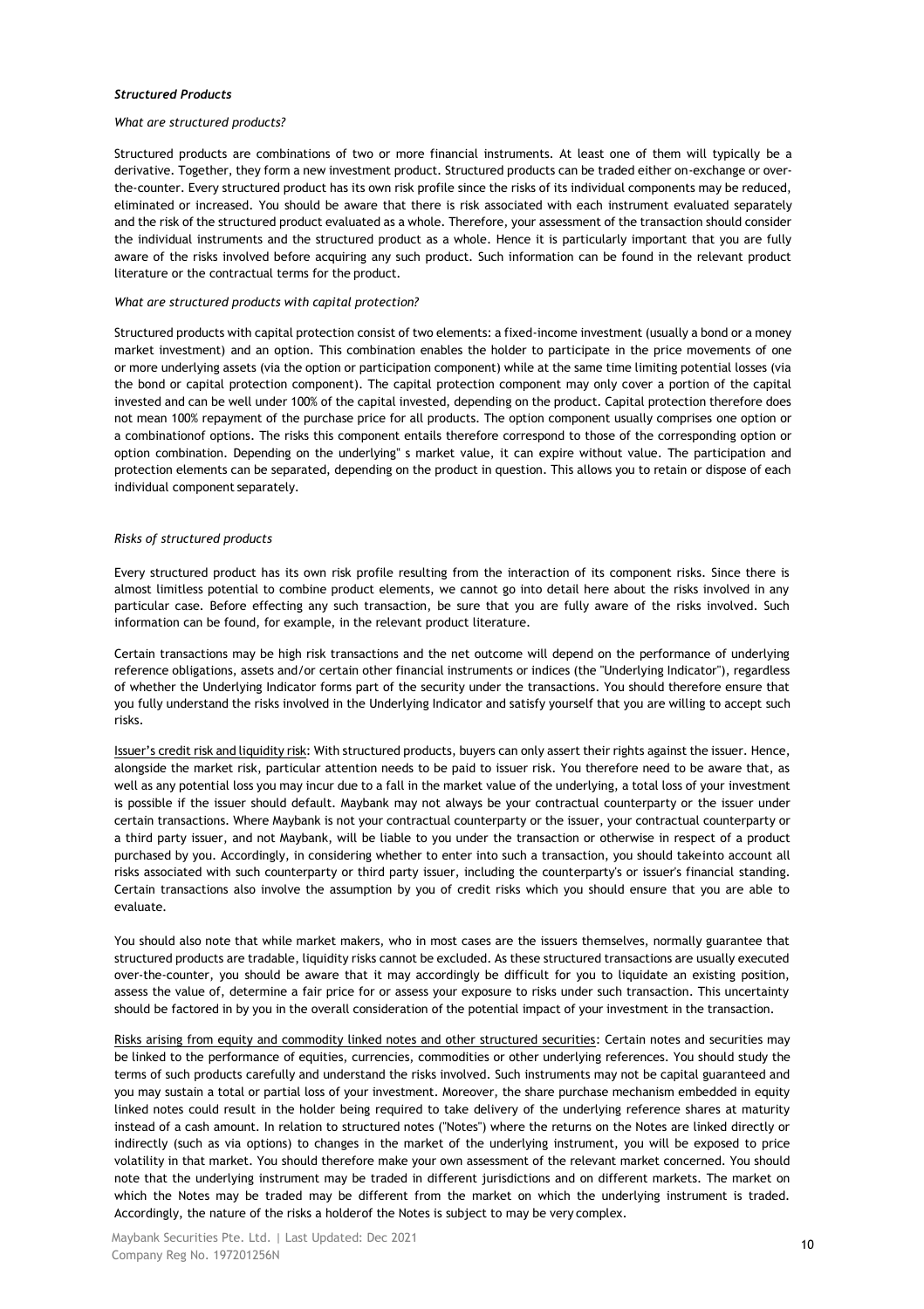The Notes may provide that the issuer may discharge its obligations by delivery of the underlying instrument to you on the maturity of the Notes. If the underlying instrument is a basket of shares, these shares which are delivered to you may be traded in a foreign stock market. You should be aware of the implications in relation to this method of settlement; in particular, you may have to open and maintain accounts with a custodian for the purpose of settlement, and pay related costs and expenses in relation to the settlement. By holding the shares or the basket of shares, you may also be subject to the regulatory and disclosure requirements of the jurisdictions in which the issuer of each of the shares is incorporated or carries on business and the shares are traded. There may also be restrictions relating to the trading of the shares and holdingof the shares and you are strongly advised to seek independent advice on these issues. You should also note that once you receive shares traded in a foreign jurisdiction, you will be subject to all risks relating to making an investment in shares in that jurisdiction. Accordingly, you have to be aware of risks such as exchange control risks, currency risks, transactional riskswhich include suspension of trading, extreme market conditions, failure of telecommunications or electronic systems, and events commonly known as "force majeure".

You are subject to exchange rate risks as the Notes may not be denominated in the same currency as the currency in which the underlying instrument is traded and settled. As the underlying instrument may be traded in different jurisdictions, the currency in which the reference underlying instrument for the Notes is traded may differ from the currency in which the same underlying instrument is traded in a different jurisdiction. Therefore, your returns on the Notes depend not only on thevalue of the underlying instrument but on the exchange rate between the two currencies on the maturity of the Notes. If settlement is effected by the delivery of the underlying instrument, your returns in the form of proceeds from the sale of the underlying instrument may be in a currency different from the currency in which the Notes are denominated.

If the underlying instrument is a stock or commodity index, you should note that the value of the underlying instrument maychange if the method of calculating the index is changed notwithstanding that the market for the underlying component stocks or commodities remains unchanged.

Although the Notes may be listed on a stock exchange, there may not be a secondary market for the Notes. Accordingly you may not be able to find a purchaser for the Notes should you wish to dispose of the Notes and the Notes may not have any market value. You should expect that you are required to hold the Notes until its maturity.

You should also note that the tax implications of the Notes may be different from the underlying instrument.

#### *Synthetic products*

#### *What are synthetic products?*

Synthetic products are essentially covered options and certificates and are characterised by their identical or similar profit and loss structures when compared with specific traditional financial instruments such as equities or bonds. Basket certificates are on example. These are based on a specified number of selected stocks.

Synthetic products can be traded either on-exchange or over-the-counter. Note that the risks associated with synthetic products need not be the same as the risks associated with the financial instruments they contain. Hence, it is particularly important that you are fully aware of the risks involved before acquiring any such product. Such information can be found, for example, in the relevant product literature. Two examples of synthetic products are synthetic covered options and certificates.

#### *What is a synthetic covered option?*

A covered option involves the purchase of an underlying asset (equity, bond or currency) and the writing of a call option on that same asset. In return, you are paid a premium, which limits your loss in the event of a fall in the market value of the underlying asset. By the same token, however, your potential return from any increased in the asset" s market value is limited to gains up to the option" s strike price. Traditional covered options require that the underlying asset be lodged as collateral.

Synthetic covered options are based on the idea of duplicating traditional covered options. This can only be achieved by means of a transaction. Both the purchase of the underlying asset and the writing of the call option are carried out synthetically using derivatives. The purchase price of such a product is identical to that of the underlying, less the premium received for the sale of the call option. Hence, the synthetic product is sold more cheaply than its underlying.

#### *Risks associated with synthetic covered options*

Unlike structured products with capital protection, synthetic covered options do not contain a hedge against losses in the market value of the underlying. However, by writing a call option (traditional covered option) or by calculating the return from the sale of a call option into the product price (synthetic covered option), any loss in market value of the underlying is lower than it would be in the case of a direct investment. The option premium thereby limits any loss in market value of theunderlying.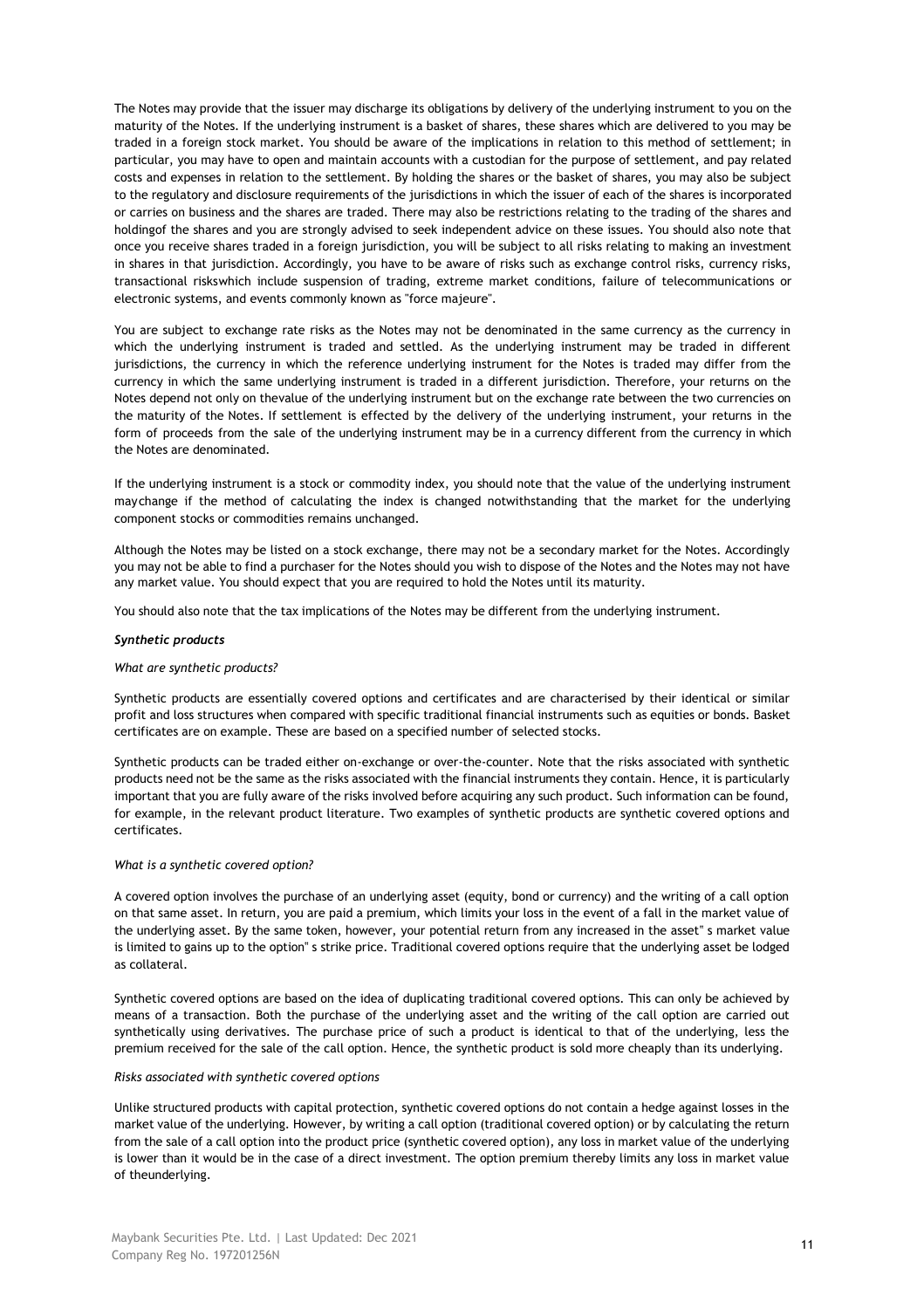Either cash settlement or physical delivery of the underlying takes place on the expiration date: if the market value of the underlying on expiration is higher than the strike price, you are paid a specified cash amount as settlement. If however, it islower than the strike price, you receive physical delivery of the underlying asset. In this case, you carry the full risk associated with the underlying.

## *What are certificates?*

A certificate accords a right that is either based on several underlyings or has a value derived from several indicators. This allows you, even for a low capital investment, to achieve diversification over a broad range of investment opportunities or risk factors and so reduce the level of your risk. The main types of certificates are:

- Index certificates. These reflect a whole market, being based on an official index (e.g. Straits Times Index or STI).
- Region certificates. These are derived from a series of indices or companies from a certain region (e.g. EasternEurope, Pacific, etc.).
- Basket certificates. These are derived from a selection of national or international companies active in a certainsector (e.g. biotechnology, telecoms, and mechanical engineering), indices, bonds or other underlyings.

Certificates are securitised and have a limited duration. Redemption occurs on expiration and equals:

- A set amount per index point for an index certificate.
- The difference between the market value on expiration and the strike price for a region or basket certificate.

# *Risks associated with certificates*

Investments in index, region or basket certificates basically involve the same level of potential loss as a direct investment in the corresponding equities themselves. Compared with a direct investment, certificates offer greater risk diversification.However, this does not mean the risk is eliminated – it may simply be transposed onto the market and sector risks. In contrast to a direct investment in equities, certificates do not confer any voting rights nor do they entitle the holder to a dividend payment. Certificates also carry an issuer risk i.e. the credit risk associated with the issuing bank.

## **Section C – Additional information**

## *Investments in non-traditional funds (hedge funds and offshore funds)*

## *What are non-traditional funds?*

Non-traditional funds are funds or investment companies that differ from traditional equity and bond investments on account of their investment style. The most common form of non-traditional fund is the hedge fund, which - in spite of its name - does not necessarily have anything to do with hedging. Many hedge funds aim to make a profit and sometimes take on very high levels of risk. Hedge funds include all types of investment funds, investment companies and partnerships that use derivatives for investment rather than hedging purposes that can carry out short sales or that can attain significant leverages from the investment of borrowed capital. Additional features of hedge funds are their free choice of investment categories, markets (including emerging markets) and trading methods. Hedge funds generally demand high minimum investments. They offer no more than limited subscription and redemption rights with lengthy notice periods. Portfolio managers of hedge funds receive performance-linked bonuses and often have a personal stake in the fund.

## *What risks do you need to be aware of?*

Non-traditional investments can take countless different forms. Hence we cannot go into detail here about the risks involved in any particular case. Before making any such investments, be sure to seek comprehensive advice about the particular risks involved and to study carefully any offers.

Investment strategies are often high-risk. Due to leverage, a small movement in the market can lead to a major gain, but any losses will also be magnified sharply. The entire amount of your investment can, under certain circumstances, be lost.

It is not uncommon for there to be little information available concerning a non-traditional investment. Moreover, many investment strategies are highly complex and very difficult to understand. Changes in strategy that can lead to a substantialincrease in the level of risk are often virtually overlooked, accorded too little attention or noticed too late.

The liquidity and tradability of non-traditional investments can vary a great deal. Hedge fund issues and redemptions are often only monthly, quarterly or annually. Fixed holding periods lasting many years are not unusual. Provisions regarding trading frequency and holding periods may change frequently and rapidly. Liquidations can stretch over many years.